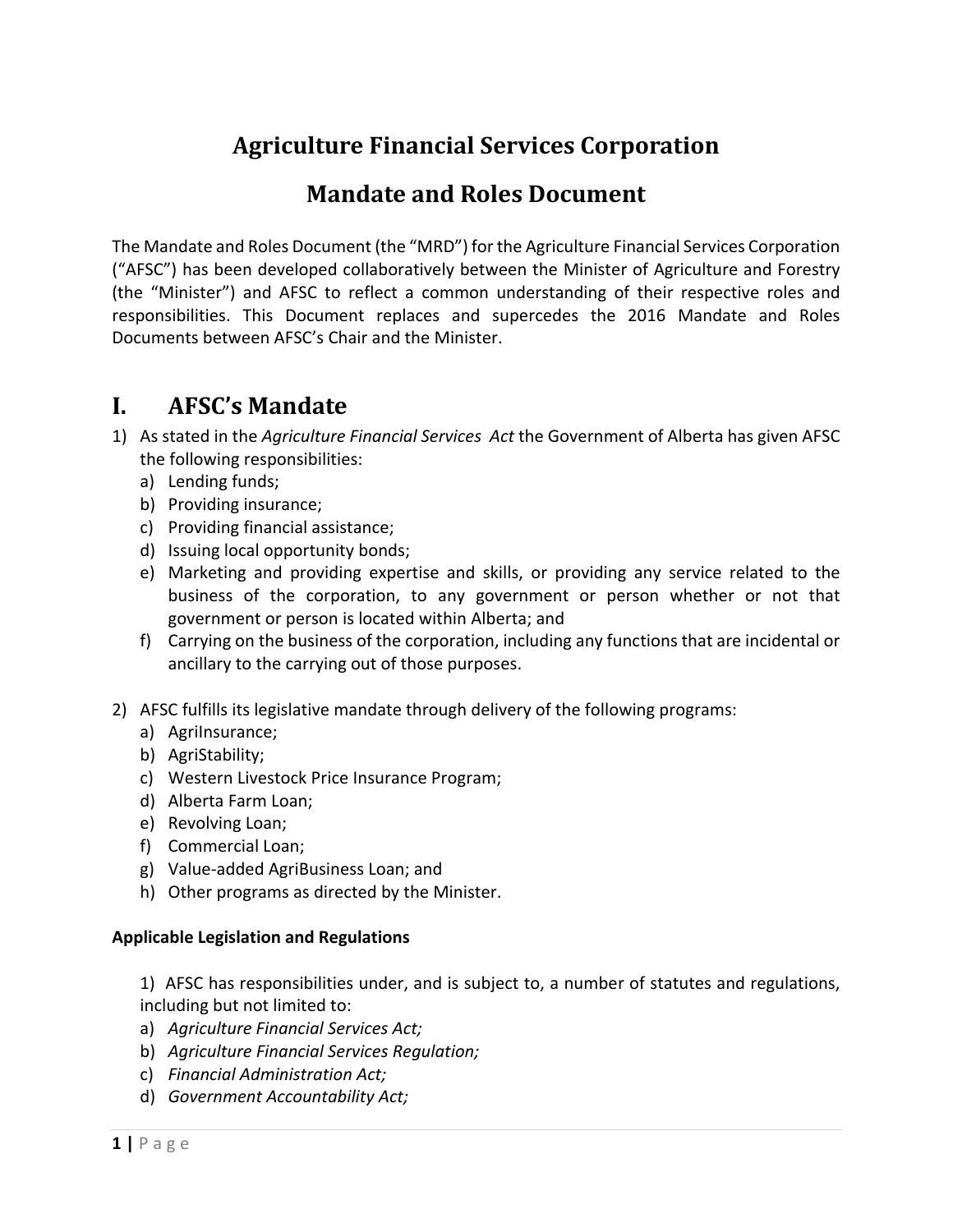- e) *Government Organization Act;*
- f) *Freedom of Information and Protection of Privacy Act;*
- g) *Alberta Public Agencies Governance Act;*
- h) *Farm Income Protection Act; and*
- i) *Public Interest Disclosure (Whistleblower Protection) Act.*

## **II. Duties and Responsibilities**

The Government is responsible for the legislative, regulatory and policy frameworks in which AFSC operates. AFSC must have a level of operational independence from the Government in making the day‐to‐day operation and management decisions including the issuance of insurance policies, settlement of claims, and granting of credit on lending products.

### *1) The Minister of Agriculture and Forestry (the "Minister")*

The Minister is accountable to the Legislature for the operation of AFSC.

The Minister:

- a) Reports to the Legislature with respect to the affairs of AFSC, including the tabling of strategic plans and annual reports, and answering questions about AFSC;
- b) Sets and defines performance expectations for AFSC in conjunction with the Department;
- c) Recommends to Cabinet the appointment, re‐appointment, removal, and/or term extension of AFSC's Board of Directors (the "Board" or "Directors") and the Chair of the Board (the "Chair") based on her/his assessment that the appointees have the appropriate knowledge, skills, experience and values to assist AFSC in achieving its objectives and performing its functions;
- d) Consults with the Chair, as appropriate, when significant new strategic directions impact the mandate of AFSC or when initiatives are undertaken to amend any legislation, regulations or policies which may affect the operations of AFSC;
- e) Reviews and responds to matters that require the approval of the Minister in the *Agriculture Financial Services (AFS) Act*, *AFS Regulation*, or as laid out in this MRD;
- f) Evaluates the corporate governance practices of the Board including assessing the Board's effectiveness;
- g) Monitors the activities of AFSC in respect of its mandate and compliance with all relevant government policies, the *AFS Act* and *AFS Regulations*, this MRD and other applicable Alberta and federal statutes, and takes appropriate action;
- h) Conducts regular review of AFSC's mandate and purpose to determine if the work of AFSC is still relevant to the needs of Albertans, if it aligns with Government priorities and if the operations and functions are being carried out in a manner that can achieve Government objectives.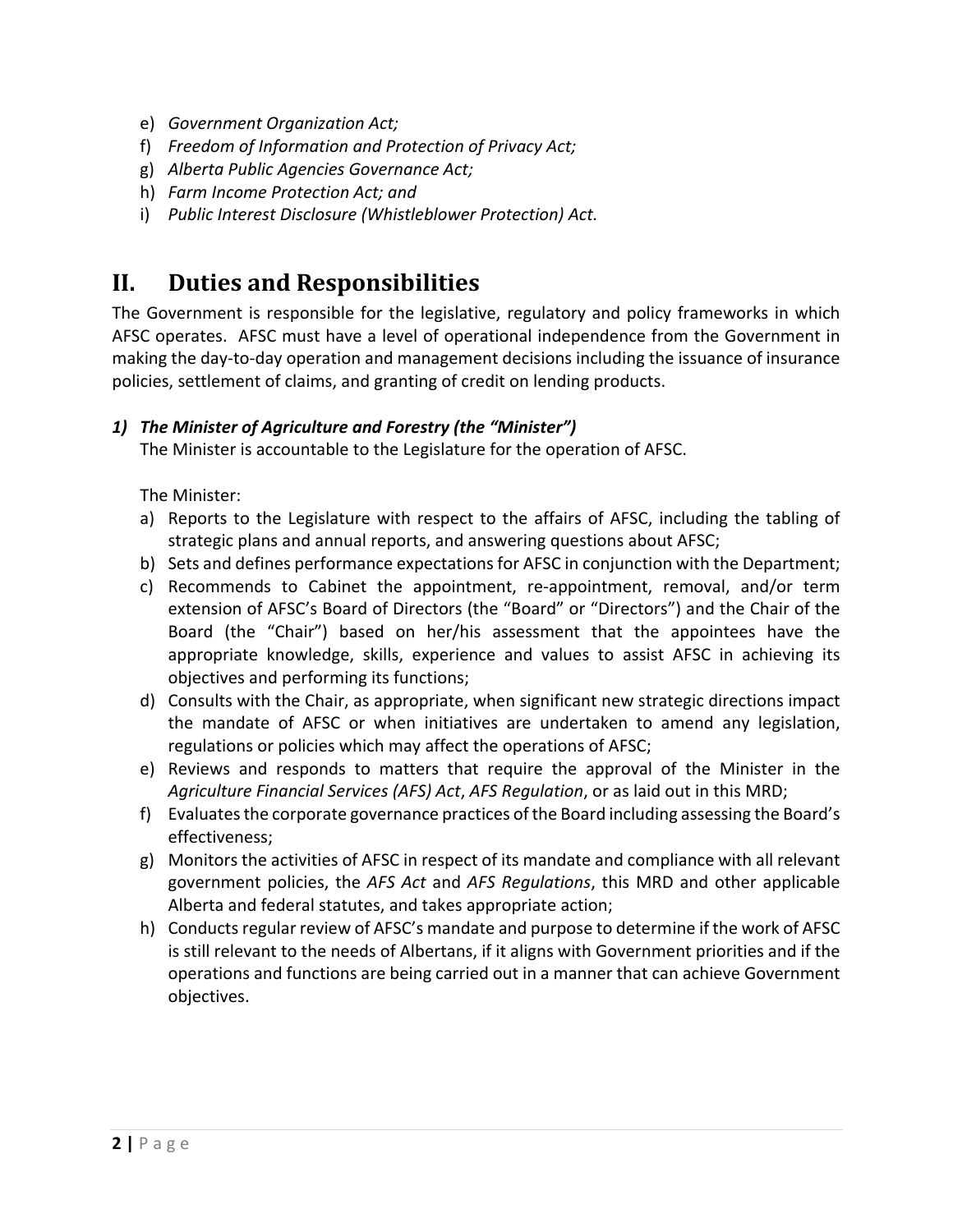### *2) The Deputy Minister of Agriculture and Forestry (the "Deputy Minister")*

The Deputy Minister supports and acts under the general direction of the Minister. The Deputy Minister is responsible for the following activities which have been delegated by the Minister:

- a) Maintains the legislative framework;
- b) Liaises with the federal, territorial, and other provincial governments as needed;
- c) Meets no less frequently than quarterly with the CEO and with the Chair to receive updates on strategic issues; and to receive updates on progress against the strategic plan.
- d) Acts as the Minister's designate contact for administering this MRD; and
- e) Other duties as delegated by the Minister.

### *3) The Department of Agriculture and Forestry (the "Department")*

In order to meet the responsibilities delegated to AFSC, the Government and the Department are responsible for providing support in the following areas, as required:

- a) Engaging in proactive communication with AFSC;
- b) Provides department perspective on strategic planning in order to ensure alignment with the department;
- c) Sets and defines performance expectations for AFSC in conjunction with the Minister;
- d) Financial resources
- e) Agronomic research and economic data;
- f) Industry and agriculture specialists;
- g) Orientation and training;
- h) Legislative framework maintenance;
- i) Federal, provincial and territorial government liaison and/or agreement signatory;
- j) Communications;
- k) Information technology; and
- l) Other areas as necessary.

### *4) AFSC Board of Directors (the "Board")*

The Board is responsible for the governance of AFSC and overseeing AFSC's management. The Board guides AFSC's strategic direction, including ensuring broad strategies, overall risk appetite and policy direction of the government is reflected in AFSC's strategic plans, approves and monitors AFSC's strategic plans, operational plan and financial results, evaluates the performance of AFSC's CEO and is ultimately accountable to the Minister. Board members must act honestly and in good faith, leaving aside personal interests to advance the public interest and mandate of AFSC.

The Board is responsible for:

- a) Adopting corporate governance practices in keeping with the nature, scope, complexity and risk profile of AFSC;
- b) Exercising independent judgement in directing and overseeing management within the mandate determined by the *AFS Act* and *AFS Regulations*, this MRD and AFSC's strategic plans;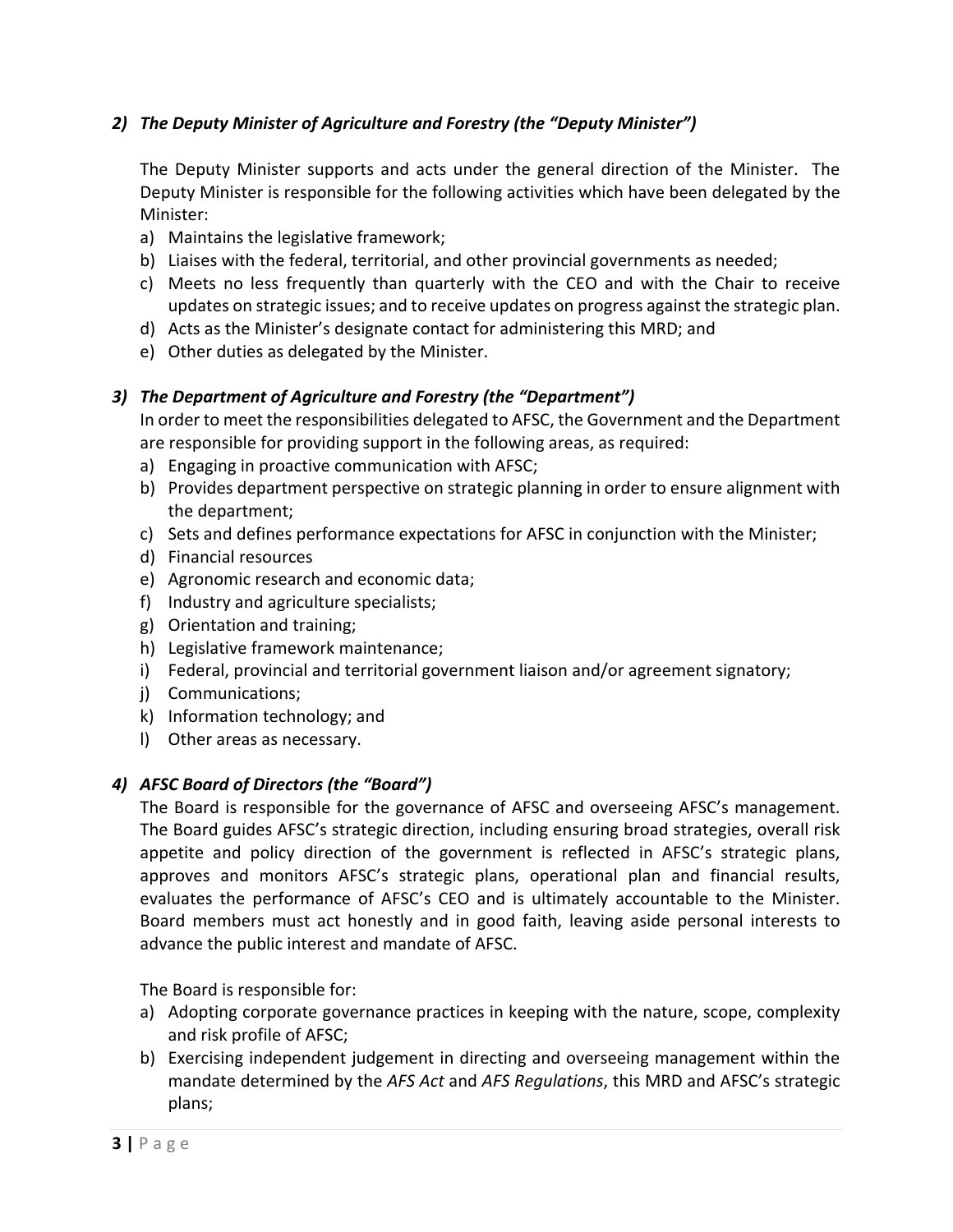- c) Overseeing compliance with all relevant established policies and all legal and regulatory requirements;
- d) Ensuring all Directors comply with AFSC's Code of Conduct and Ethics and annually reviewing the Code of Conduct and Ethics.
- e) Communicating with the Minister and the Department on items of mutual concern;
- f) Approving all matters which require Board approval as prescribed by applicable legislation and regulations. The Board ensures that such matters are brought to the attention of the Minister, if necessary;
- g) Preparing and providing an annual report for each fiscal year to the Minister, with their recommendation for approval;
- h) Guiding and approving strategic direction, taking into consideration the mandate set out for the corporation, including consideration of the principal risks associated with AFSC's business. The oversight of these risks is assigned to the Risk Committee of the Board and the management of these risks is assigned to the CEO. The status is periodically reviewed by the Board;
- i) Monitoring the financial performance of AFSC ensuring that the financial results are reported on a timely and regular basis and is in accordance with legislated requirements and Public Sector Accounting Standards (PSAS);
- j) Ensuring that internal and external communication plans are in place for AFSC, that the Board and AFSC communicates effectively with its stakeholders, and that AFSC conducts periodic satisfaction surveys of its clients;
- k) Appointing the CEO, determining terms of engagement, and approving compensation, as well as providing the Minister with this information prior to the actual appointment;
- l) Evaluating, at least annually, the performance of the CEO, providing to the Minister copies of the evaluation report and information to support any changes in compensation. Where appropriate, including but not limited to, when reviewing the CEO's performance, the Board is to hold in camera sessions with the CEO excluded;
- m) Ensuring that adequate plans are in place for management development and succession and conducting an annual review of such plans;
- n) Establishing such committees as it deems necessary to assist in the carrying out of the Board's duties. The Board has established the following committees:
	- i) Governance and Human Resources
	- ii) Audit
	- iii) Risk
- o) Ensuring that the Board, through a process led by the Chair (or delegated committee), conducts an annual evaluation and review of the performance of the Board, its committees, the Chair and individual members. The Board reviews the results of the evaluations and discusses opportunities to improve Board effectiveness. Individual member evaluations are used to identify opportunities to improve the individual member's competence and to inform the re-appointment process;
- p) Providing members with an orientation to the particular practices of AFSC, including governance practices;
- q) Providing ongoing development opportunities for the Board members.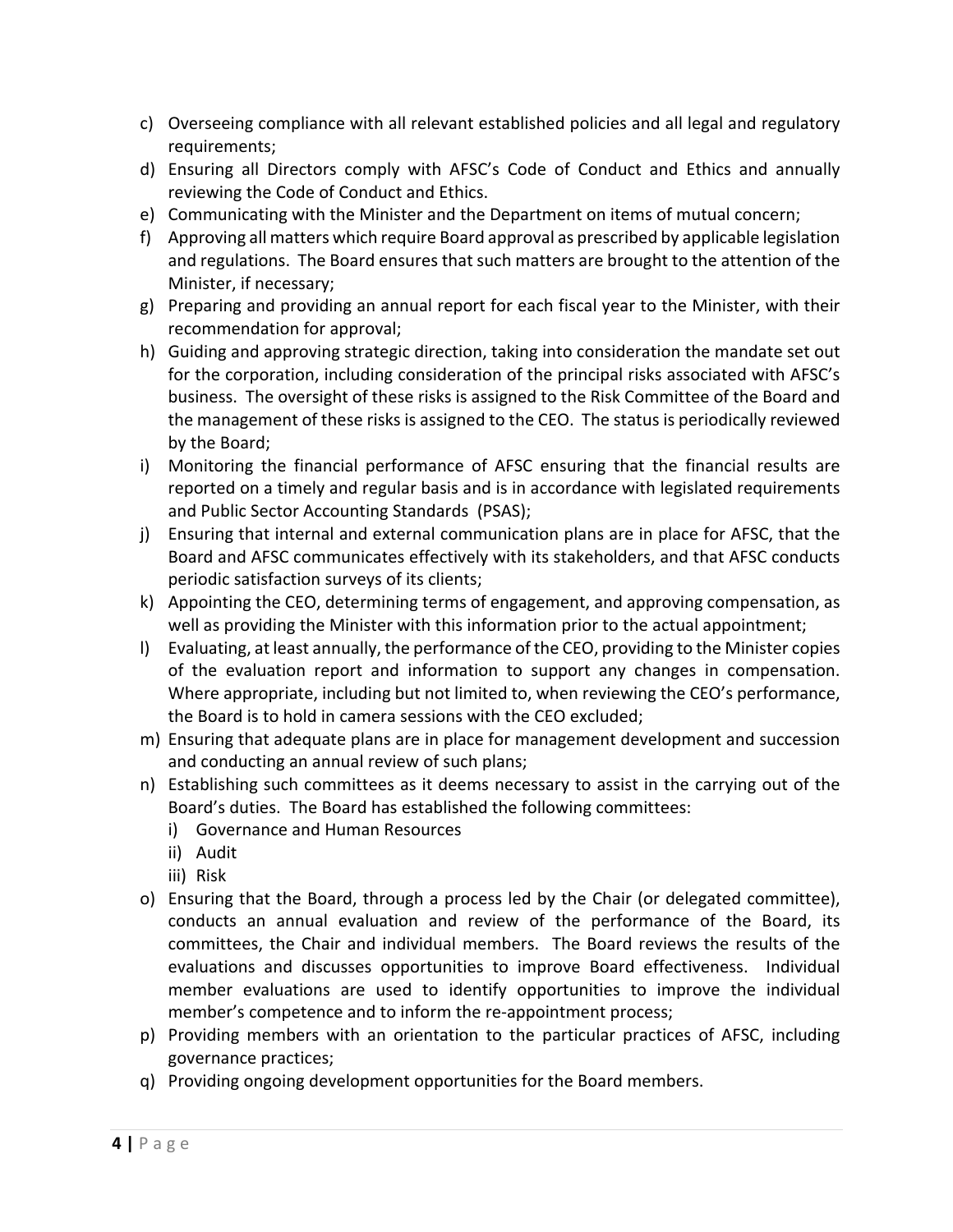### *5) AFSC Board Chair (the "Chair")*

With direction from the Board, the Chair represents the Board and its interests, as well as the interests of AFSC, in dealing with the Minister, the Department, the CEO, stakeholders and the community. The Chair is responsible for providing leadership for the Board and for effectively facilitating the work of the Board.

The Chair is responsible for:

- a) Planning and managing Board meetings, setting meeting agendas and reviewing meeting minutes;
- b) Providing the Minister with updates on AFSC's activities and informing the Minister regarding emergent issues, key policies and strategic direction;
- c) Ensuring the Board, and its committees, have opportunities to meet independent of management;
- d) Directing the Board self‐assessment process;
- e) Administering the Code of Conduct and Ethics, as applicable to the Board and CEO, and ensuring that conflict of interest matters are addressed by the Board;
- f) Ensuring that a process has been established and implemented by which the CEO's performance is overseen by the other members of the Board;
- g) Ensuring the Board carries out its work; and
- h) Working closely with the CEO.

#### *6) AFSC CEO*

The CEO is responsible for leading management, developing recommendations for and implementing AFSC's strategy and reporting to the Board.

The CEO is responsible for:

- a) The day‐to‐day management of AFSC;
- b) Ensuring products and services are within the standards and policies of AFSC, the Government of Alberta and the Government of Canada, if applicable, and that they meet or exceed industry standards;
- c) Ensuring AFSC operates within its Code of Conduct and Ethics and to the highest ethical standards;
- d) Establishing appropriate systems for the general administration and financial management and control of AFSC;
- e) Monitoring performance and taking corrective action when problems are identified;
- f) Ensuring the proper management of AFSC's risk in providing services and care of AFSC's assets;
- g) Meeting regularly with the Board Chair to provide operational updates and discuss strategic issues;
- h) Providing support to the Board to allow it to carry out its governance responsibilities;
- i) Working with the Board to prepare an annual strategic plan and annual report in accordance with the guidelines provided by the Minister;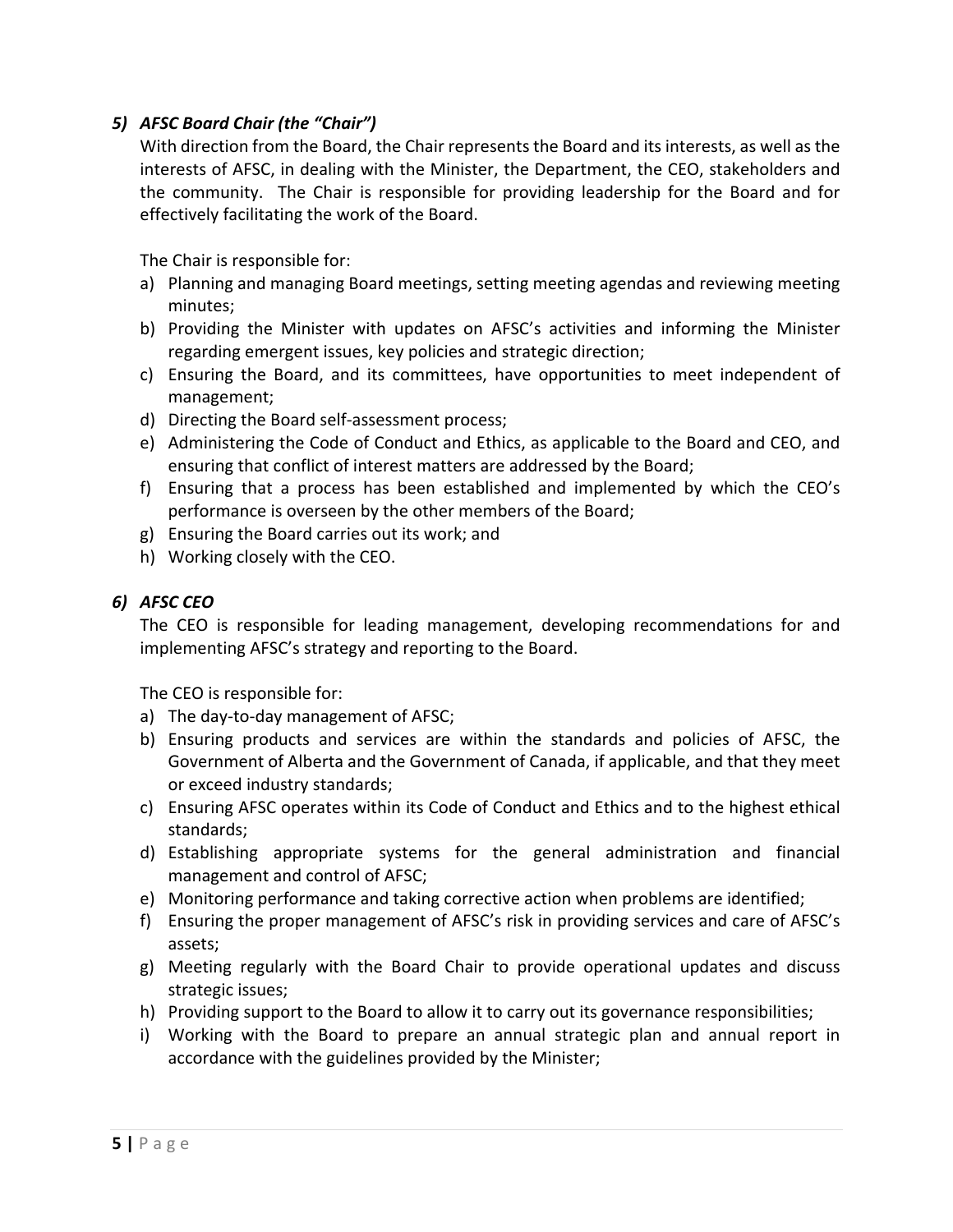- j) Maintaining effective communications with: AFSC employees; the Chair; the Minister; the Deputy Minister; senior staff in the Department; other Ministries, as required; stakeholders and other business partners;
- k) Meets no less frequently than quarterly with the Deputy Minister to provide regular updates on AFSC operations, strategic issues and to inform the Deputy Minister regarding emergent issues;
- l) Providing a quarterly update against the strategic plan to the Board Chair and Deputy Minister;
- m) Liaising with the federal, territorial, and other provincial governments as needed;
- n) Engaging and working collaboratively with government and stakeholders in discussions, negotiations, design, development and funding for programs; and
- o) Acting as the Board's designate contact for administration of this MRD.

# **III. Recruitment and Appointment of Board Members**

- 1) The Chair actively monitors Board vacancies and advises the Government of Alberta on vacancies to be filled. The Board will work with the department to prepare a recruitment plan for approval by the Minister, including a draft recruitment posting, director profile and a competency matrix.
- 2) Upon approval of the recruitment plan, the Public Agency Secretariat will review and post the recruitment posting.
- 3) Once individuals have submitted their applications, these will be screened against the board profile and competency matrix. The matrix will look at education, industry knowledge, financial literacy, as well as knowledge and experience in relation to leadership, business, entrepreneurship, corporate governance, risk management, human resources, information technology, and law.
- 4) An external HR firm will lead the Screening and Selection phase, whereby applications will be screened against requirements and interviews will be scheduled with candidates chosen.
- 5) The screening and interview panel may include the Premier's Office representative, the Minister's Office representative, a department representative, an HR representative and the Chair of AFSC.
- 6) Following the completion of interviews, the Minister will select the candidates that will be appointed, and the department will prepare the appointment package for the Minister to bring forward to Cabinet for approval.
- 7) Appointments are for a fixed term of up to three (3) years, with the potential for reappointment based on satisfactory performance, to a maximum of ten (10) years of continuous service.

## **IV. Interaction between AFSC and the Department**

The Board and the Minister expect ongoing communication, collaboration and consultation, including regular meetings, between the Department and AFSC management. These interactions will include the following: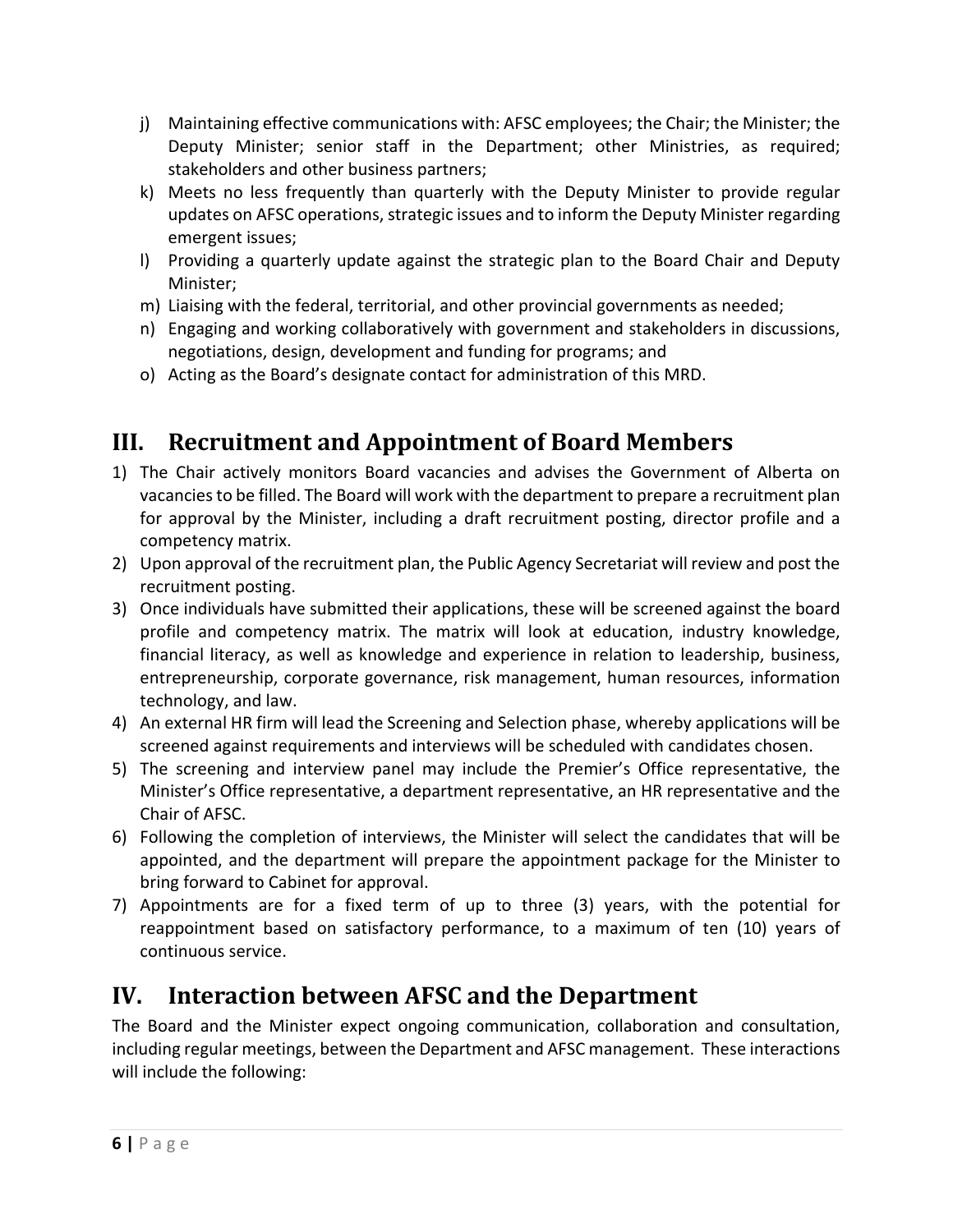- 1) Discussions relating to AFSC's planned activities; results of operations and compliance with applicable regulations; and emerging strategic decisions which could directly impact the mandate of AFSC;
- 2) Awareness of any initiatives planned to amend any legislation, regulation, guidelines or interprovincial agreements which may affect the operations of AFSC directly or indirectly;
- 3) Discussions and negotiations with other governments and stakeholders in relation to the design, development and funding of AFSC programs;
- 4) Recognizing both the Department's and AFSC's expertise, roles and responsibilities in the delivery of their respective programs;
- 5) AFSC shall:
	- a) Establish and maintain an appropriate and effective service delivery framework and inform the Department regarding AFSC's approach to risk management; and
	- b) Recognize the Department's role and responsibilities as being the signatory to intergovernmental agreements.
- 6) The Department shall, in relation to AFSC‐delivered programs:
	- a) Recognize AFSC's expertise in design and delivery of Business Risk Management (BRM) programs and engage accordingly, including taking the lead if appropriate, when representing the Province of Alberta in the areas where AFSC's expertise will benefit the province;
	- b) Agree that AFSC will be engaged accordingly, including taking the lead if appropriate, when all discussions, collaborations, negotiations and communications prior to the development of these programs;
	- c) Agree that communication of announcements and public events will be a collaborative effort with AFSC taking the lead if appropriate; and
	- d) Share budgetary and financial information and work collaboratively in making presentations and briefings to the Minister and in any submission to Alberta Treasury Board and Finance.

# **V. Financial, Staffing and Administrative Arrangements**

AFSC is funded by the Federal and Provincial Governments and AFSC's clients, depending on the program.

AFSC prepares annual budgets in accordance with its strategic plan objectives, Government of Alberta approved budget, and in compliance with funding arrangements related to federal, provincial, and territorial agreements and determines its own financial and administrative arrangements accordingly.

AFSC has its own Human Resources department, employs all of its own employees and is responsible for determining their compensation.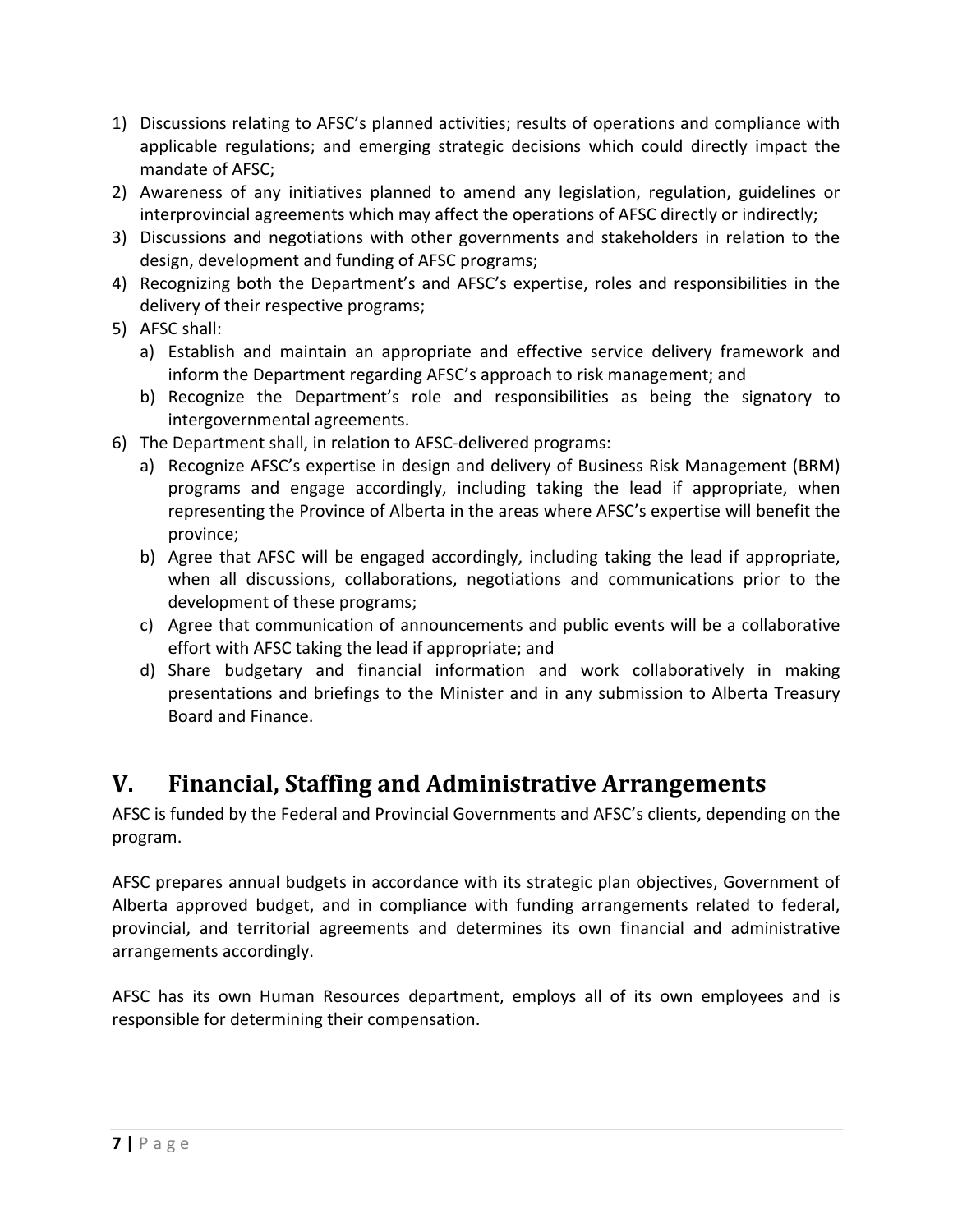## **VI. Code of Conduct and Ethics**

AFSC has established a Code of Conduct and Ethics which set out the principles and standards that guide the actions of all AFSC employees and Board members. All AFSC employees and Board members are responsible for adhering to the Code of Conduct and Ethics, which sets out a process for handling actual or apparent breaches, including an escalation process to resolve issues.

The Governance and Human Resources Committee of the Board has overall responsibility for the effectiveness and administration of the Code of Conduct and Ethics and recommends any amendments to the Code of Conduct and Ethics to the Board.

A copy of the Code of Conduct and Ethics is made available to the public on AFSC's website at www.afsc.ca.

## **VII. Planning and Reporting Requirements**

- 1) AFSC must prepare and provide to the Minister the following planning and reporting documents to allow the Minister and other stakeholders to make an assessment about how efficient and effective AFSC is in exercising its mandate:
	- a) A strategic plan and annual report for each fiscal year in accordance with the requirements of the *Government Accountability Act*; and
	- b) Annually, financial statements as required pursuant to the *AFS Act*.
- 2) AFSC must, on the request of the Minister and subject to the protection and disclosure provisions of FOIP, prepare and provide commercially sensitive information to the Minister in confidence to allow the Minister to make an assessment about how efficient and effective AFSC is in exercising its mandate.

## **VIII. Administration**

### *1) Periodic Agency Review*

The mandate and operations of AFSC must, at least every seven (7) years, be reviewed by the Minister. The next Periodic Agency Review for AFSC is scheduled on or before 01/09/2023.

### *2) Transparency*

Copies of the MRD will be filed with the Minister, AFSC, and the Corporation Governance Secretariat.

In support of the principle of transparency, the following AFSC documents will also be easily available to the public at www.afsc.ca:

- a) MRD;
- b) Strategic Plan;
- c) Annual Report;
- d) Bylaws;